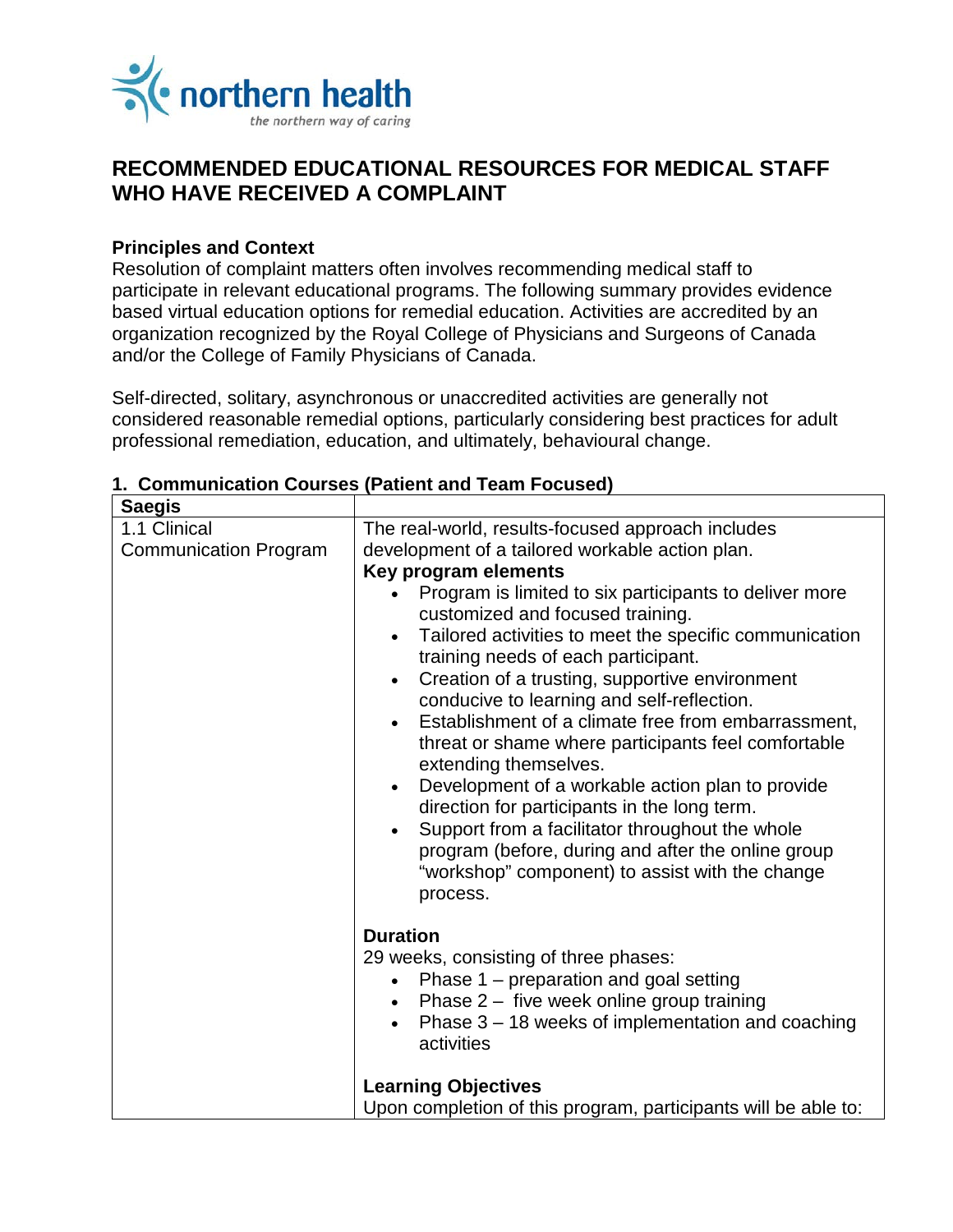

|                                                 | Enhance communications skills.<br>$\bullet$<br>Decrease incidences of complaints and claims.<br>$\bullet$<br>Improve the understanding of the factors influencing<br>$\bullet$<br>interpersonal performance.<br>Enable the participant to successfully apply practical<br>$\bullet$<br>skills in the workplace.<br>https://saegis.solutions/en/program/clinical-communication-                                                                                                                                          |
|-------------------------------------------------|-------------------------------------------------------------------------------------------------------------------------------------------------------------------------------------------------------------------------------------------------------------------------------------------------------------------------------------------------------------------------------------------------------------------------------------------------------------------------------------------------------------------------|
|                                                 | program-virtual/                                                                                                                                                                                                                                                                                                                                                                                                                                                                                                        |
| 1.2 Communicating<br><b>Unexpected Outcomes</b> | Designed to improve transparency with patients and families<br>after unexpected clinical outcomes, including those resulting<br>from errors in care. The program will enhance the<br>communication skills of individual providers, healthcare teams<br>and organizations for disclosing clinical errors with honesty,<br>empathy and respect. Participants will also learn to improve<br>their support of other team members in these often-difficult<br>circumstances.                                                 |
|                                                 | <b>Strengths of the Program</b><br>Improved transparency and communications<br>Enhanced communication skills<br>Effective support for team members faced with these<br>circumstances                                                                                                                                                                                                                                                                                                                                    |
|                                                 | <b>Topics Covered</b><br>The importance of timely and compassionate<br>disclosure<br>Individual, team and organization accountability and<br>support<br>Patient-centered disclosure                                                                                                                                                                                                                                                                                                                                     |
|                                                 | <b>Duration</b><br>Four hours - two two-hour sessions                                                                                                                                                                                                                                                                                                                                                                                                                                                                   |
|                                                 | <b>Learning Objectives</b><br>Upon completion of this program, participants will be able to:<br>Describe obligations to disclose, and common barriers<br>and solutions<br>Outline circumstances when it is best to call for help<br>$\bullet$<br>and where to obtain such help<br>Outline the professional accountabilities of individual<br>$\bullet$<br>healthcare providers, healthcare interprofessional<br>teams, and organizations for disclosure<br>communications<br>Describe who is accountable for disclosure |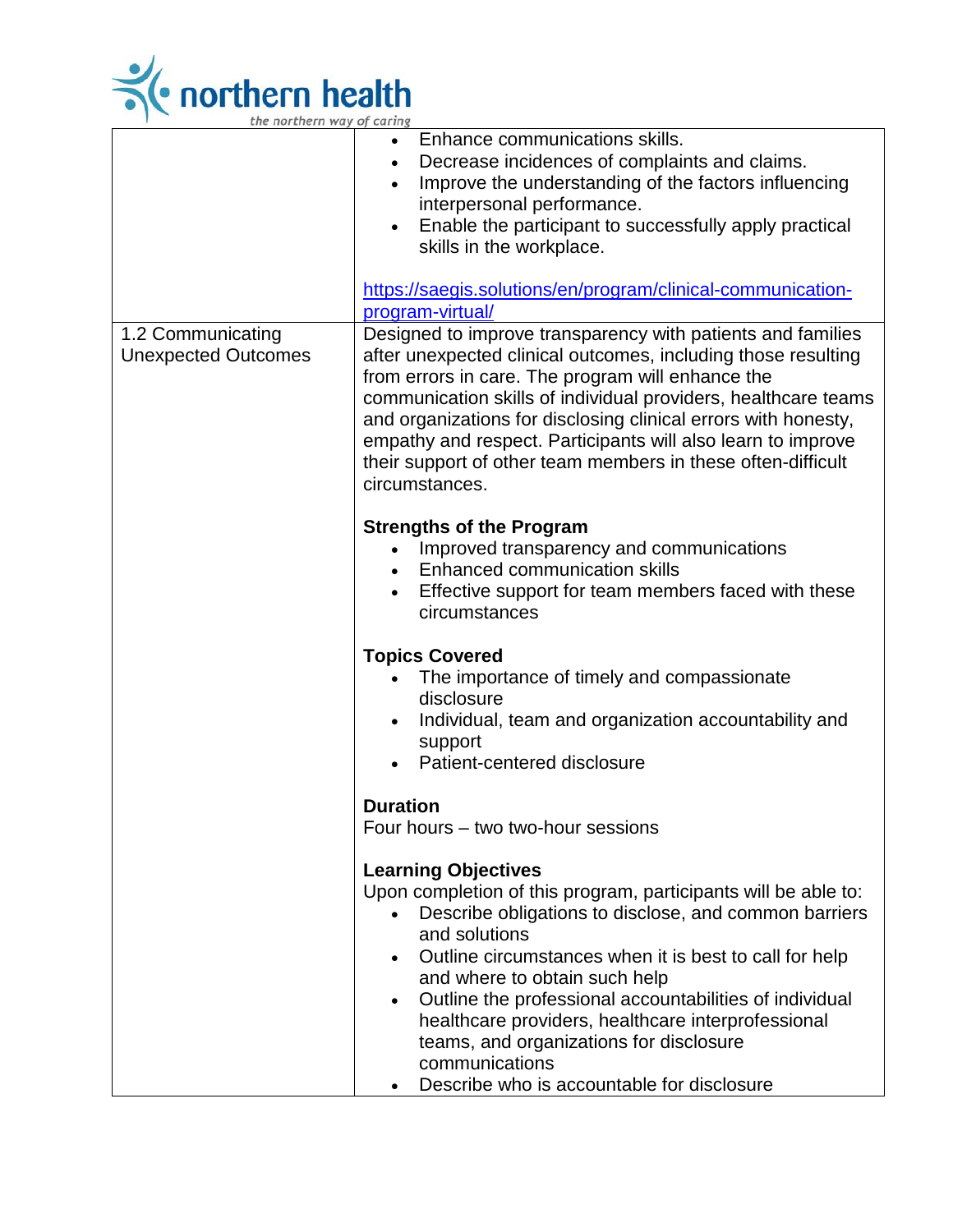

| <i>ale normern</i> way of caring |                                                                                                                                                                                                                                                                                                                                                                                                                                                                                                                                                                                                                                                                                                                                                                                                                                                                                                                                                                                                                                                                                                                                                                                                                    |
|----------------------------------|--------------------------------------------------------------------------------------------------------------------------------------------------------------------------------------------------------------------------------------------------------------------------------------------------------------------------------------------------------------------------------------------------------------------------------------------------------------------------------------------------------------------------------------------------------------------------------------------------------------------------------------------------------------------------------------------------------------------------------------------------------------------------------------------------------------------------------------------------------------------------------------------------------------------------------------------------------------------------------------------------------------------------------------------------------------------------------------------------------------------------------------------------------------------------------------------------------------------|
|                                  | Describe the common needs of patients experiencing<br>$\bullet$<br>unexpected clinical outcomes, and how to meet these<br>Recognize the importance of communicating factual<br>$\bullet$<br>information on what has happened, including what is<br>being done to prevent further occurrences<br>Engage with the patient's psychological and emotional<br>state, including how to effectively deal with<br>disappointment and anger<br>State the importance of genuine apology, and how to<br>$\bullet$<br>appropriately apologize<br>Describe when and how to plan for initial disclosure as<br>an interprofessional team and discuss a clinical error in<br>a blame-free way<br>Demonstrate ways to effectively communicate with<br>$\bullet$<br>patients with unexpected clinical outcomes, including<br>those when something has gone wrong<br>Describe at least three principles for documentation of<br>disclosure<br>Summarize at least two ways to emotionally support<br>themselves as a provider and also help their<br>colleagues and team<br>Develop an institutional plan for the workplace<br>https://saegis.solutions/en/program/communicating-<br>unexpected-outcomes-clinician-masterclass-online/ |
| 1.3 Effective Team               | This workshop-style online program provides practical                                                                                                                                                                                                                                                                                                                                                                                                                                                                                                                                                                                                                                                                                                                                                                                                                                                                                                                                                                                                                                                                                                                                                              |
| Interactions                     | strategies for effectively interacting with colleagues in a team<br>environment. Participants will be equipped with skills that                                                                                                                                                                                                                                                                                                                                                                                                                                                                                                                                                                                                                                                                                                                                                                                                                                                                                                                                                                                                                                                                                    |
|                                  | ensure clearer communication between healthcare<br>colleagues, reduce risk and lead to improved patient safety.                                                                                                                                                                                                                                                                                                                                                                                                                                                                                                                                                                                                                                                                                                                                                                                                                                                                                                                                                                                                                                                                                                    |
|                                  |                                                                                                                                                                                                                                                                                                                                                                                                                                                                                                                                                                                                                                                                                                                                                                                                                                                                                                                                                                                                                                                                                                                                                                                                                    |
|                                  | <b>Strengths of the Program</b><br>Developed in partnership with the CMPA, this program<br>leverages the CMPA's breadth of knowledge and<br>understanding of physicians' needs and healthcare<br>safety issues<br>Taught by experienced faculty                                                                                                                                                                                                                                                                                                                                                                                                                                                                                                                                                                                                                                                                                                                                                                                                                                                                                                                                                                    |
|                                  | Evidence-based<br>Highly interactive and practical                                                                                                                                                                                                                                                                                                                                                                                                                                                                                                                                                                                                                                                                                                                                                                                                                                                                                                                                                                                                                                                                                                                                                                 |
|                                  | <b>Topics Covered</b><br>Team communication in the context of safe patient                                                                                                                                                                                                                                                                                                                                                                                                                                                                                                                                                                                                                                                                                                                                                                                                                                                                                                                                                                                                                                                                                                                                         |
|                                  | care                                                                                                                                                                                                                                                                                                                                                                                                                                                                                                                                                                                                                                                                                                                                                                                                                                                                                                                                                                                                                                                                                                                                                                                                               |
|                                  | The concept of psychological safety allowing team<br>members to raise concerns                                                                                                                                                                                                                                                                                                                                                                                                                                                                                                                                                                                                                                                                                                                                                                                                                                                                                                                                                                                                                                                                                                                                     |
|                                  | Active listening and assertive communication skills<br><b>Situational awareness</b>                                                                                                                                                                                                                                                                                                                                                                                                                                                                                                                                                                                                                                                                                                                                                                                                                                                                                                                                                                                                                                                                                                                                |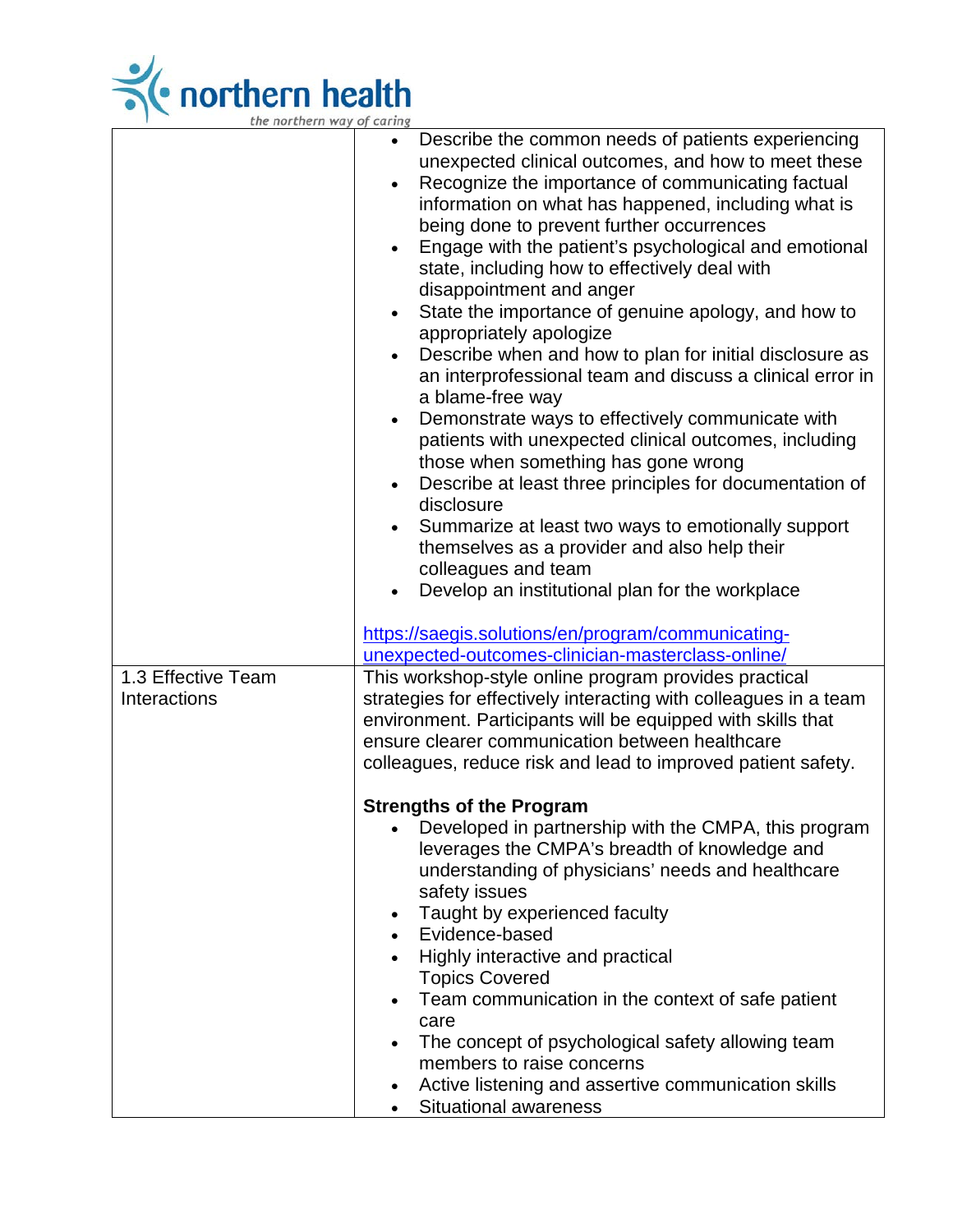

| the northern way of caring                                                                                  |                                                                                                                                                                                                                                                                                                                                                                                                                                                                                                                                                                                                                                                                                                                                                                                                                                                                        |  |
|-------------------------------------------------------------------------------------------------------------|------------------------------------------------------------------------------------------------------------------------------------------------------------------------------------------------------------------------------------------------------------------------------------------------------------------------------------------------------------------------------------------------------------------------------------------------------------------------------------------------------------------------------------------------------------------------------------------------------------------------------------------------------------------------------------------------------------------------------------------------------------------------------------------------------------------------------------------------------------------------|--|
|                                                                                                             | <b>Duration</b><br>Seven hours. Currently offered online as three two-hour<br>online sessions and one one-hour session delivered over<br>the course of four weeks.<br><b>Learning Objectives</b><br>Upon completion of this program, participants will be able to:<br>Explain how the attributes of effective teams contribute<br>$\bullet$<br>to reliable patient outcomes<br>Demonstrate communication strategies that support<br>$\bullet$<br>effective team functioning<br>Identify opportunities for teams to implement<br>$\bullet$<br>psychological safety<br>Demonstrate effective use of one structured<br>$\bullet$<br>communication tool to accurately, clearly, and                                                                                                                                                                                        |  |
| <b>PBI Education -</b><br><b>Professional Boundaries</b><br>Inc., University of                             | efficiently share information within a healthcare team<br>Demonstrate assertive communication approaches for<br>$\bullet$<br>addressing a healthcare-related safety concern<br>Develop a clear and actionable change plan to improve<br>team communication<br>https://saegis.solutions/en/program/effective-team-<br>interactions-online                                                                                                                                                                                                                                                                                                                                                                                                                                                                                                                               |  |
| <b>California at Irvine</b><br>1.4 Elevating Civility and<br><b>Communication in Health</b><br>Care (CC-30) | Two versions of this course are offered:<br>Essentials (7.5 hours of pre-course work, three-day<br>course)<br>Extended (above + three months of weekly one-hour<br>coaching)<br><b>Summary:</b> Breakdowns in communication, within teams or<br>with patients, can occur in many ways. Common examples<br>include outbursts of anger, misunderstandings of tone or<br>volume of voice, cultural differences, inappropriate humor, the<br>use of touch, and others. All of these breakdowns can result<br>in stressful work environments, costly turnover in staff, and<br>poor clinical outcomes. This process-driven, highly<br>interactive, three-day course is designed to remediate<br>distressed clinicians who employ a broad range of<br>unproductive or challenging communication behaviors. Our<br>confidential and non-judgmental small-group seminar format |  |
|                                                                                                             | creates a safe environment for honest disclosure and self-<br>assessment. Participants' insights drive the composition of                                                                                                                                                                                                                                                                                                                                                                                                                                                                                                                                                                                                                                                                                                                                              |  |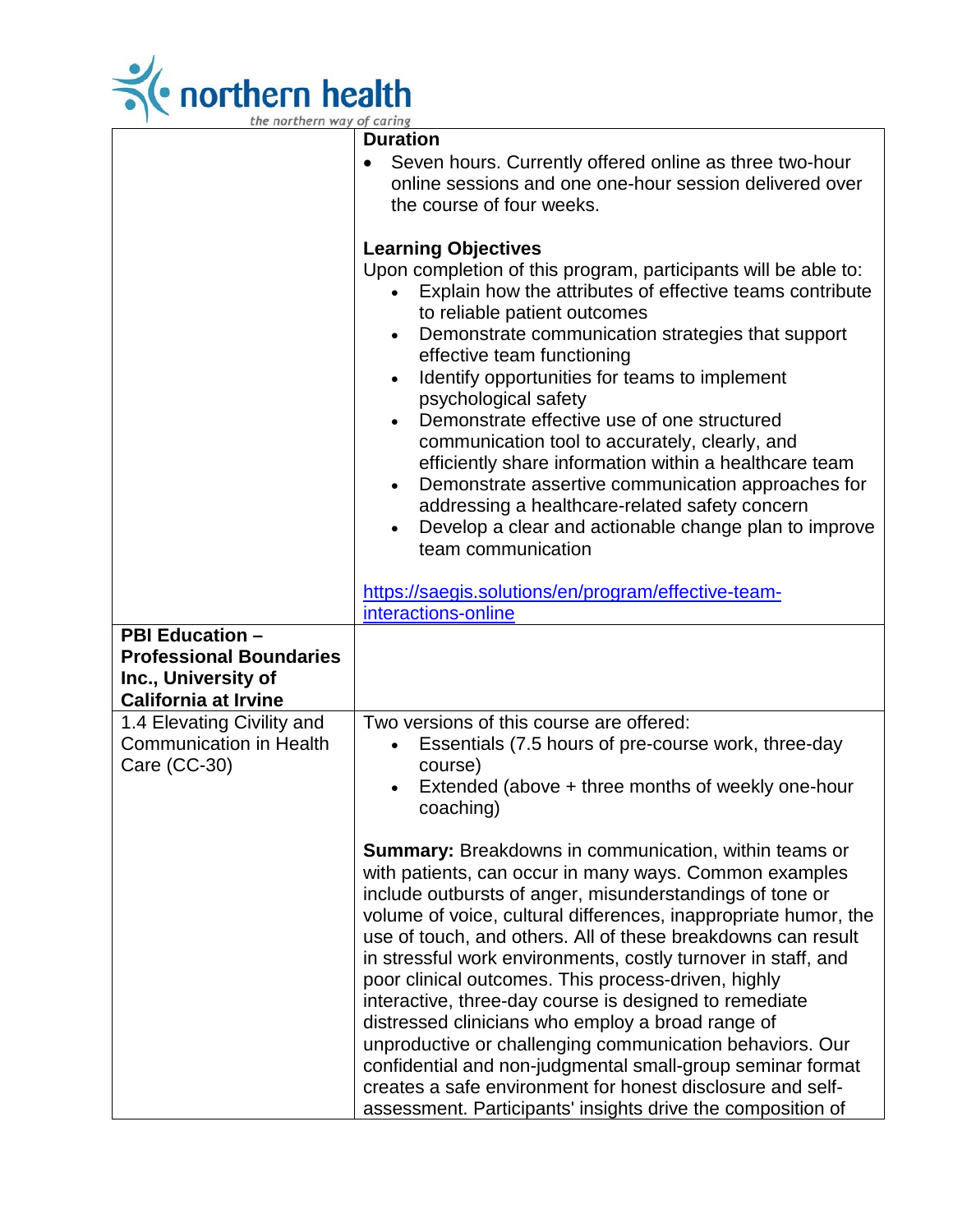

| the northern way of caring                                                                                                                                                                                                                                                                                                                                                                                                                                                                                                       |
|----------------------------------------------------------------------------------------------------------------------------------------------------------------------------------------------------------------------------------------------------------------------------------------------------------------------------------------------------------------------------------------------------------------------------------------------------------------------------------------------------------------------------------|
| their own stratified Personalized Protection Plan, which they<br>present at the conclusion of the course as their final oral<br>examination to the faculty and class in a peer-review-type<br>format.                                                                                                                                                                                                                                                                                                                            |
| <b>Causes for referral</b><br>Difficulty in showing sensitivity or empathy<br>Disruptive behavior<br>$\bullet$<br>○ Belittling, bullying, or harassment<br>o Passive aggression<br>Verbal outbursts<br>$\Omega$<br>Inappropriate humor<br>$\bullet$<br>Ineffective, unproductive, or uncollegial team or clinical<br>$\bullet$<br>communication<br>Lack of awareness about how one comes across to<br>others<br>Poor conflict management<br>Failure to professionally manage challenging<br>$\circ$<br>situations or individuals |
| <b>Note:</b> This course is <b>not</b> intended to substitute for anger<br>management treatment or to address or remediate substance<br>abuse, undiagnosed or untreated mental health conditions, or<br>physically abusive behavior. Should these sorts of issues<br>emerge during the course, the faculty will discuss with the<br>participant and the referring entity the need for a formal<br>assessment.<br>https://pbieducation.com/courses/cc-30/                                                                         |

### 2. Boundaries Courses

| <b>CPEP – Centre for</b>                           |                                                                                                                                                                                                                                                                                                                                |
|----------------------------------------------------|--------------------------------------------------------------------------------------------------------------------------------------------------------------------------------------------------------------------------------------------------------------------------------------------------------------------------------|
| <b>Personalized Education</b>                      |                                                                                                                                                                                                                                                                                                                                |
| for Professionals                                  |                                                                                                                                                                                                                                                                                                                                |
| 2.1 PROBE: Ethics and<br><b>Boundaries Program</b> | <b>PROBE Canada is an ethics and boundaries course</b><br>specifically designed to meet the unique needs of<br>Canadian healthcare professionals.<br><b>PROBE Canada (Professional, Problem-Based Ethics)</b><br>is a non-adversarial ethics and boundaries program<br>for all healthcare professionals – not just physicians. |
|                                                    | Intensive small group sessions target participants'<br>unprofessional or unethical behavior, such as:<br><b>Misrepresentations</b><br>Boundary crossings<br>Financial improprieties, and other lapses                                                                                                                          |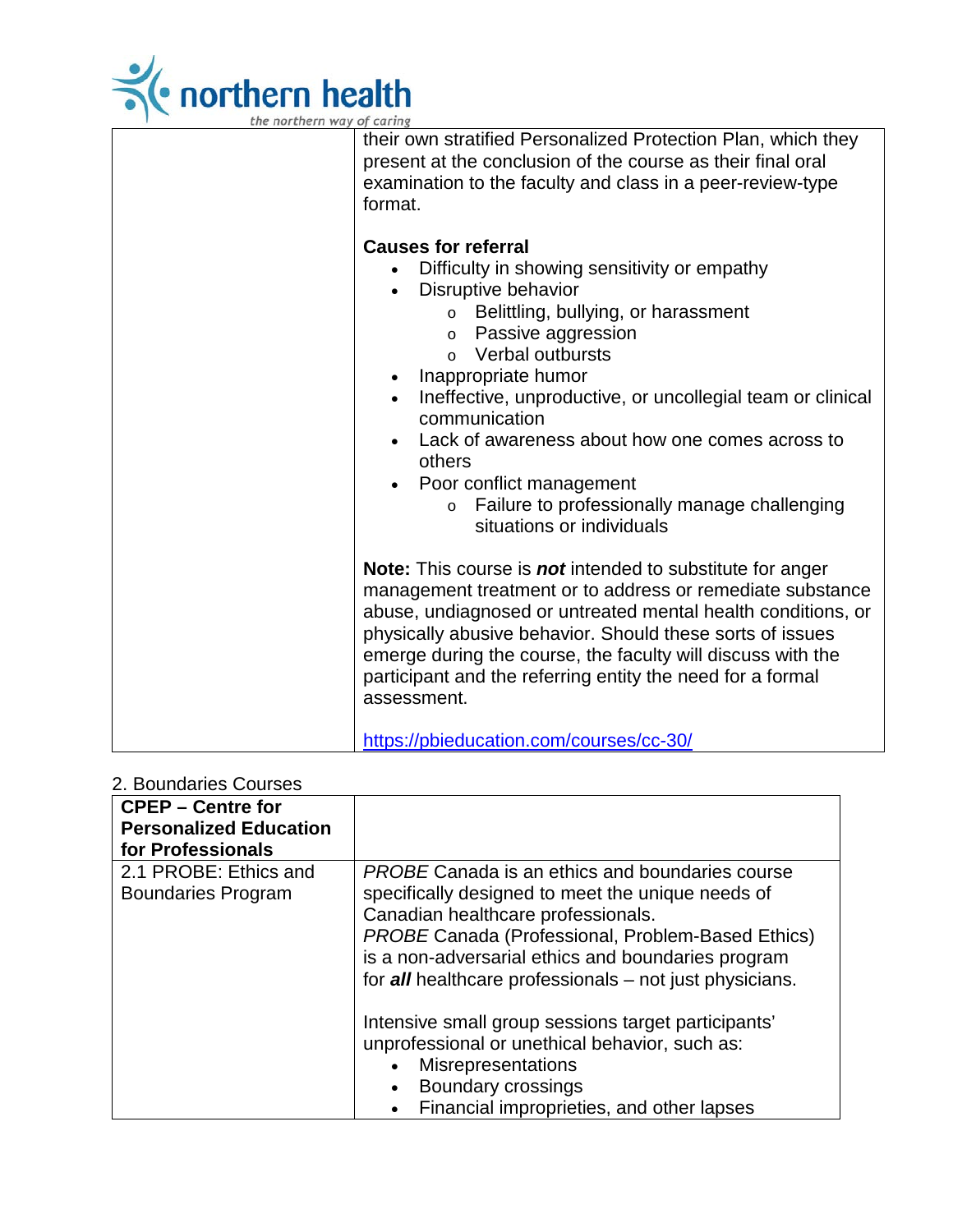

|                                                                                                                | Discussions and case analyses facilitate participant<br>"probing" into why they went astray and recommitting to<br>professional ideals. After the seminar, participants<br>submit a final essay that shows understanding of the<br>Program content and the ability to apply the content to<br>the reasons for referral. Guidance and support for<br>completing this assignment are provided through<br>detailed written instructions and verbal advice from<br>faculty. Participants receive a certificate of completion<br>and a final grade at the conclusion of the Program.<br>This course is designed to fulfill regulatory college or<br>credentialing requirements for remedial education. To<br>date, participants have come from seven Canadian<br>provinces and have included dental professionals,<br>pharmacists, physiotherapists, physicians, trainees and<br>others. |
|----------------------------------------------------------------------------------------------------------------|-------------------------------------------------------------------------------------------------------------------------------------------------------------------------------------------------------------------------------------------------------------------------------------------------------------------------------------------------------------------------------------------------------------------------------------------------------------------------------------------------------------------------------------------------------------------------------------------------------------------------------------------------------------------------------------------------------------------------------------------------------------------------------------------------------------------------------------------------------------------------------------|
|                                                                                                                | https://www.cpepdoc.org/cpep-courses/probe-ethics-<br>boundaries-program-canada/                                                                                                                                                                                                                                                                                                                                                                                                                                                                                                                                                                                                                                                                                                                                                                                                    |
| <b>PBI Education -</b><br><b>Professional Boundaries</b><br>Inc., University of<br><b>California at Irvine</b> | <b>Adapted for Canadian Participants</b>                                                                                                                                                                                                                                                                                                                                                                                                                                                                                                                                                                                                                                                                                                                                                                                                                                            |
| 2.2 Professional<br><b>Boundaries and Ethics</b><br>(PB-24)                                                    | Three versions of this course are offered:<br>Essential (three hours pre-course work, three-day<br>course)<br>Enhanced (13 hours pre-course work, three-day<br>$\bullet$<br>course)<br>Extended (enhanced + three months of weekly<br>one-hour coaching)                                                                                                                                                                                                                                                                                                                                                                                                                                                                                                                                                                                                                            |
|                                                                                                                | <b>Summary:</b> This course is grounded in the premise that<br>everyone has the potential to commit a boundary<br>violation or violate professional expectations. Either<br>sexual or non-sexual, these boundary issues occur<br>when professional lines are crossed. The goal of the<br>course is to address and remediate issues that are<br>relationship-based. Participants arrive at the seminar<br>primed by the pre-course readings, assignments, and<br>self-assessment exercises-springboards for the<br>process of introspection and self-critique. During the<br>course, participants examine how and why their<br>professional practices, responses to stress, and<br>personal or situational factors initially put them at risk for<br>exercising poor judgment or rationalizing improper<br>behavior. Participants complete the course by producing                   |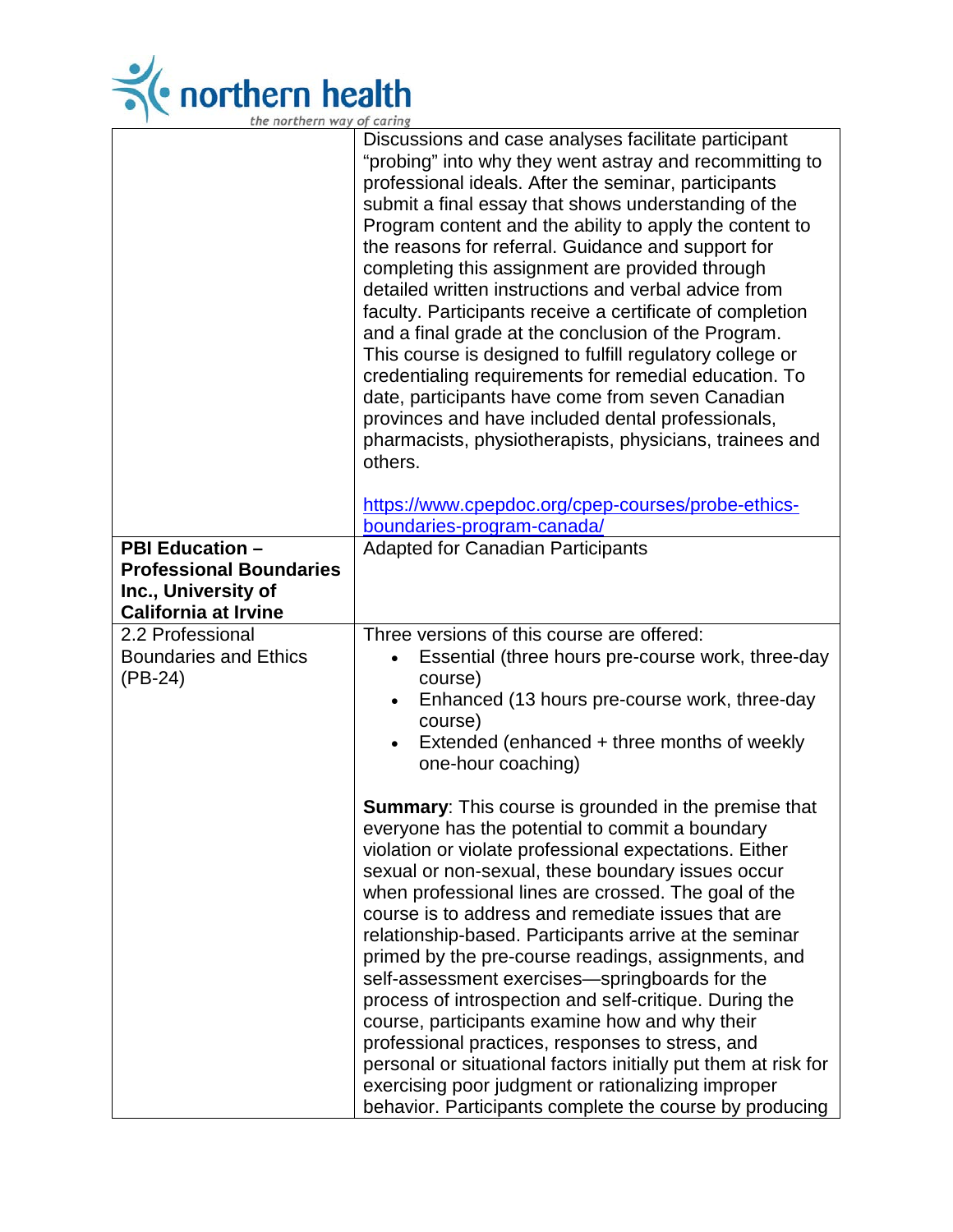

| and orally presenting a tiered Personalized Protection<br>Plan to their classmates and the faculty for constructive<br>critique. This Plan is designed to avoid future<br>wrongdoing, safeguard patients and colleagues, and<br>honor the reputation of their profession moving forward.                                                                                                                                         |
|----------------------------------------------------------------------------------------------------------------------------------------------------------------------------------------------------------------------------------------------------------------------------------------------------------------------------------------------------------------------------------------------------------------------------------|
| <b>Causes for referral</b><br>Addictions<br>$\bullet$<br>Chemical<br>$\circ$<br>Behavioral (i.e., gambling, pornography)<br>$\circ$<br>Dual relationships (including with coworkers or<br>$\bullet$<br>trainees)<br>Inappropriate financial, business, or non-<br>$\circ$<br>sexual social relationships<br>Prescribing to friends, family, or coworkers<br>$\circ$<br>Failure to use a chaperone when indicated or<br>$\bullet$ |
| requested<br>Inappropriate use of social media, text, or email<br>$\bullet$<br>with patients/significant third parties, coworkers,<br>or students<br>Lending or borrowing money, or giving gifts to<br>$\bullet$<br>coworkers, students, or patients or their<br>significant third parties                                                                                                                                       |
| Practicing outside of scope<br>$\bullet$<br>Sexual boundary violations<br>Examination of sensitive body areas<br>$\circ$<br>without gloves<br>Sexualized language, looks, or physical<br>$\circ$<br>contact even if consensual with current or<br>former patients, coworkers, students, or<br>patients' significant third parties                                                                                                |
| <b>Supervisory issues</b><br>Inadequate supervision/delegation<br>Insubordination<br>$\circ$<br>*Disruptive behavior, poor conflict management,<br>inappropriate humor, outbursts, or other communication<br>issues are best addressed in the <b>Elevating Civility and</b><br><b>Communication in Health Care Course.</b>                                                                                                       |
| <b>Learning objectives</b><br>Express why and how healthcare professionals<br>are held accountable for adhering to standards of<br>practice, codes of ethics, and state statutes<br>Discuss attributes and behaviors that constitute<br>professionalism in the context of health care, and                                                                                                                                       |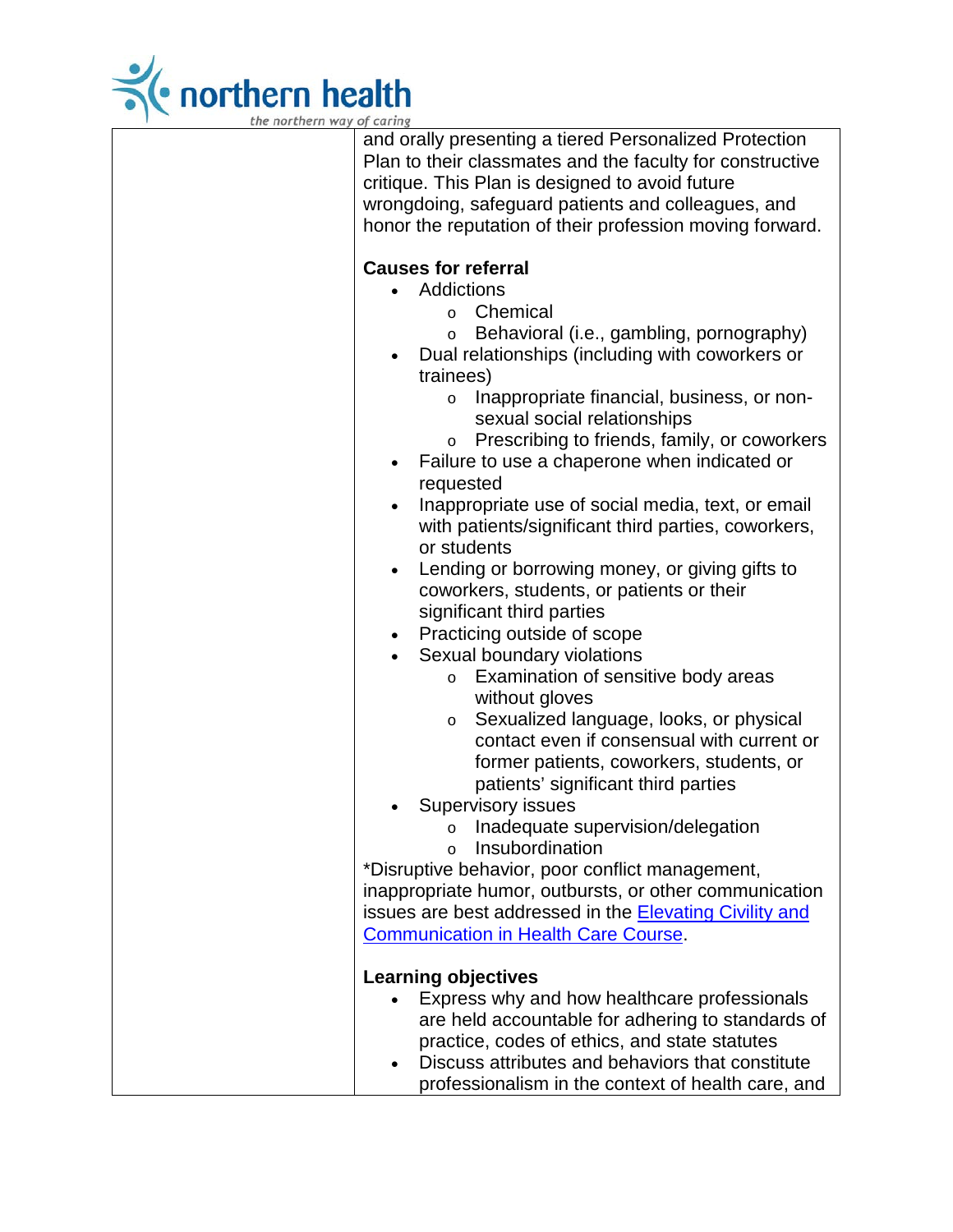

| the northern way of caring |  |  |
|----------------------------|--|--|

| $\frac{1}{2}$ |                                                                                                                           |
|---------------|---------------------------------------------------------------------------------------------------------------------------|
|               | identify specific lapses in their own<br>professionalism                                                                  |
|               | Explain how professional problems evolve,<br>employing the model of a continuum of boundary                               |
|               | impingements                                                                                                              |
|               | Express how professional lapses can adversely<br>affect clinical judgment and cause a range of<br>other impacts and harms |
|               | Describe the components of the Formula© and                                                                               |
|               | apply them to their own violation potential and, if<br>applicable, their infraction                                       |
|               | Create and implement a Personalized Protection<br>Plan that includes strategies, safeguards, and                          |
|               | systems to reduce the risk of relapse and improve<br>accountability                                                       |
|               | Detect early warning signs of professional                                                                                |
|               | problems in themselves and others in order to                                                                             |
|               | reduce the risk of future violations                                                                                      |
|               | https://pbieducation.com/courses/pb-24/                                                                                   |

# 3. Ethics and Professionalism Courses

| 3. Ethics and FTORESSION alism Courses |                                                             |
|----------------------------------------|-------------------------------------------------------------|
| <b>PBI Education -</b>                 | <b>Adapted for Canadian Participants</b>                    |
| <b>Professional Boundaries</b>         |                                                             |
| Inc., University of                    |                                                             |
| <b>California at Irvine</b>            |                                                             |
| 3.1 Medical Ethics and                 | Two versions of this course are offered:                    |
|                                        |                                                             |
| Professionalism (ME-22)                | Essential (ME-22) eight hours pre-course work,              |
|                                        | two-day course, post course readings at month               |
|                                        | six and twelve                                              |
|                                        | Extended (ME-22 Extended) essential + three                 |
|                                        | months of weekly one-hour coaching                          |
|                                        |                                                             |
|                                        | <b>Summary:</b> This course is grounded in the premise that |
|                                        | everyone has the potential to commit an ethical violation   |
|                                        | or violate professional expectations. The course            |
|                                        | addresses and remediates issues rooted in lack of           |
|                                        |                                                             |
|                                        | adherence to laws, rules, guidelines, codes, or policies.   |
|                                        | Participants arrive at the seminar primed by the pre-       |
|                                        | course readings, assignments, and self-assessment           |
|                                        | exercises—springboards for the process of introspection     |
|                                        | and self-critique. During the course, participants          |
|                                        | examine how and why their professional practices,           |
|                                        | responses to stress, and personal or situational factors    |
|                                        | initially put them at risk for exercising poor judgment or  |
|                                        |                                                             |
|                                        | rationalizing improper behavior. Participants complete      |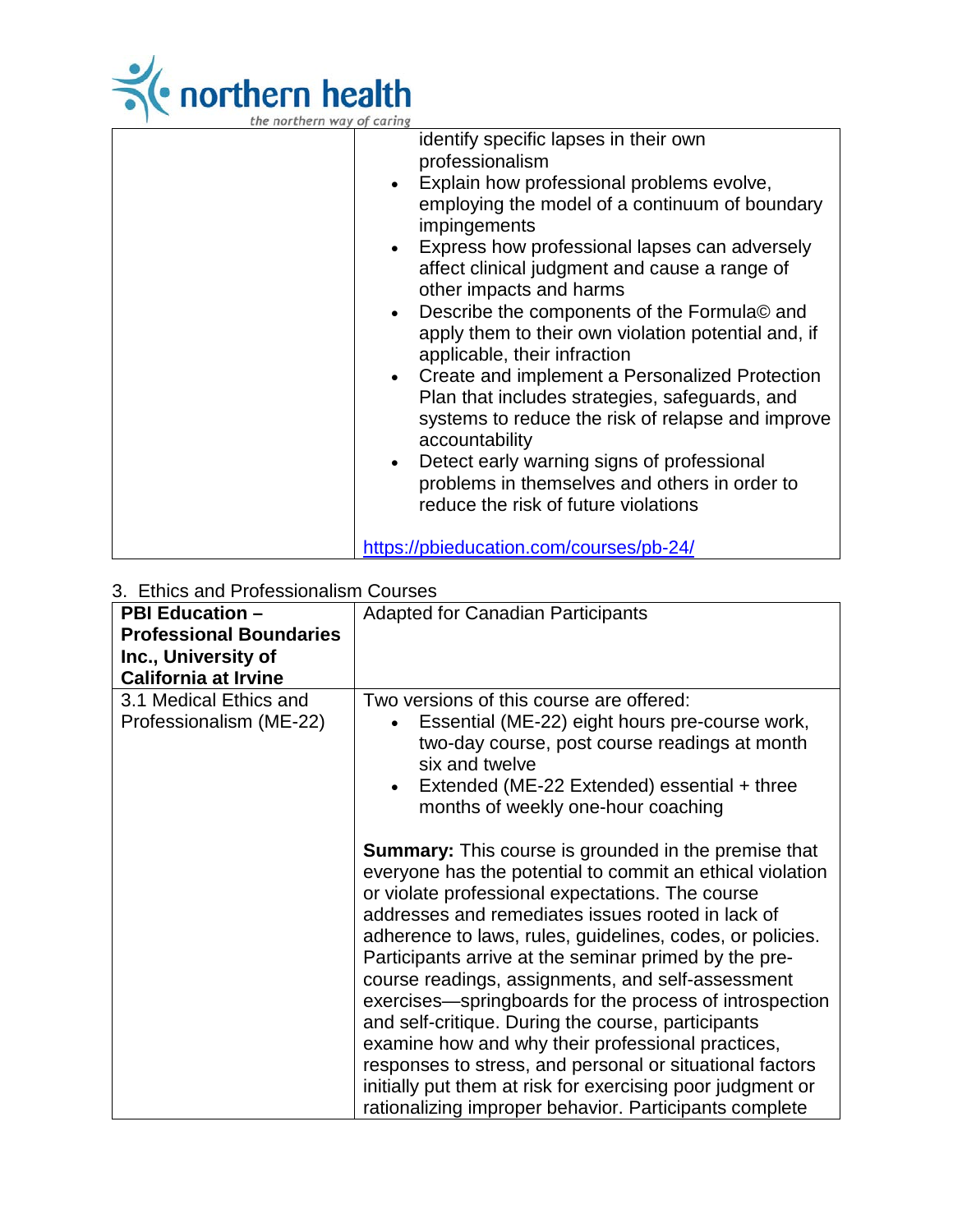

the course by producing and orally presenting a tiered Personalized Protection Plan to their classmates and the faculty for constructive critique. This Plan is designed to avoid future wrongdoing, safeguard patients and colleagues, and honor the reputation of their profession moving forward.

## **Causes for referral**

- Bending or breaking laws or rules
	- o Noncompliance with orders/deadlines
- Driving under the influence (DUI/DWI)
- Financial improprieties
	- o Fraud
		- o Inappropriate billing
		- o Over diagnosing, over-treating
	- o Waiving copays
- HIPAA or confidentiality violations
	- **Misrepresentation** 
		- o Cheating
		- o Falsification
		- o Inaccurate or inappropriate advertising
		- o Lying or omission of information
- Practicing on an expired license

### **Learning objectives**

- Comply with standards of practice and codes of ethics
- Improve clinical decision making by minimizing negative influencers
- Adhere to professional ethics with resultant improvements in professional-patient interaction, which can improve clinical outcomes
- Reduce their potential transgressions through the development of systems that can be implemented into clinical practice
- Become aware of the early warning signs indicative of ethical dilemmas and boundary problems
- Create an ethics-based Formula© and implement a tiered Personalized Protection Plan to maintain ethical integrity

<https://pbieducation.com/courses/me-22>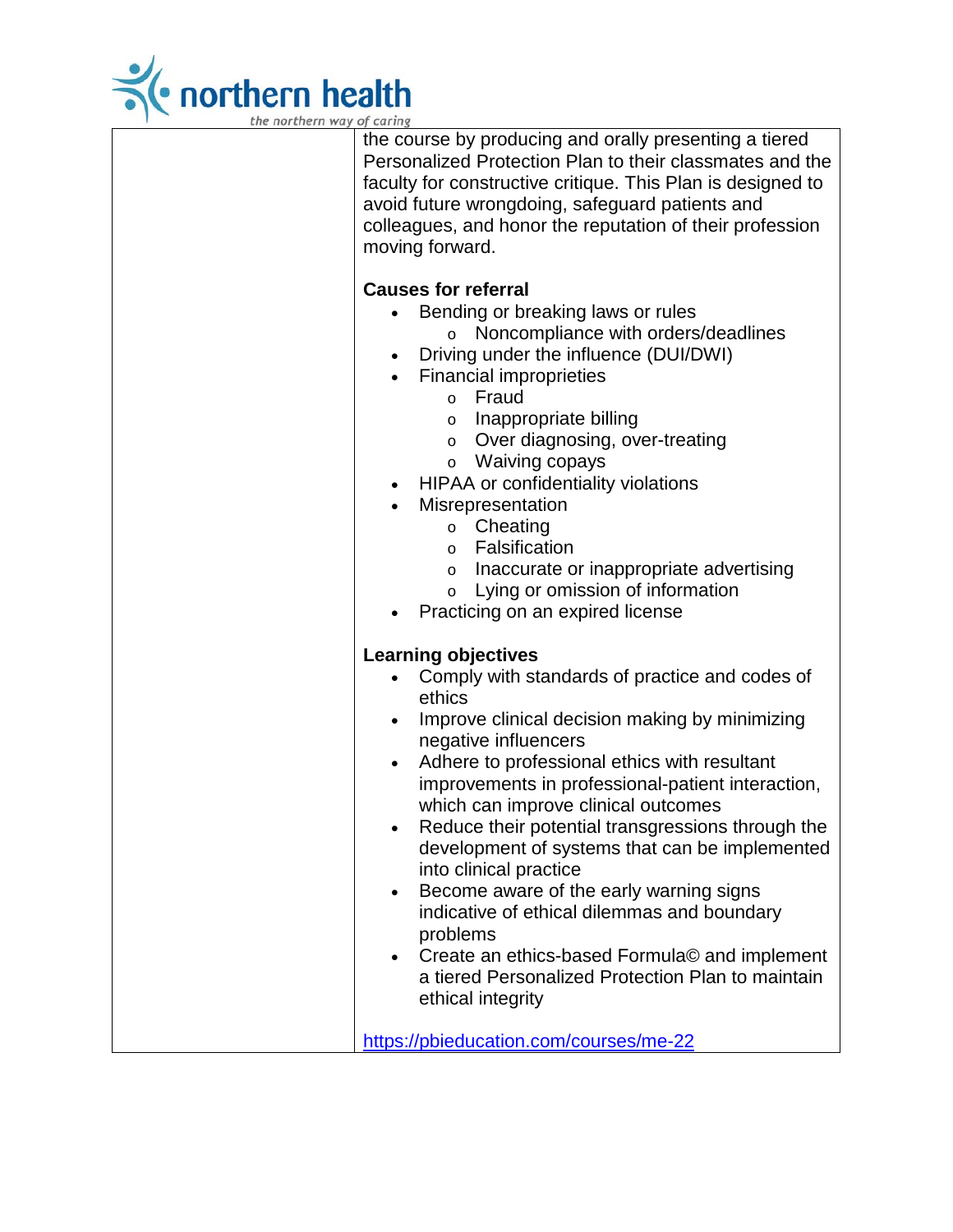

| 4.1 CPSBC - Prescribers                                                         | <b>Learning objectives</b>                                                                                                                                                                                                                                                                                                                                                                                                                                                                                                                                                                                                                                                                                                                                                                                                                                                                                                  |
|---------------------------------------------------------------------------------|-----------------------------------------------------------------------------------------------------------------------------------------------------------------------------------------------------------------------------------------------------------------------------------------------------------------------------------------------------------------------------------------------------------------------------------------------------------------------------------------------------------------------------------------------------------------------------------------------------------------------------------------------------------------------------------------------------------------------------------------------------------------------------------------------------------------------------------------------------------------------------------------------------------------------------|
| Course                                                                          | identify unsafe prescribing patterns<br>recognize potential red flag behaviors in patients<br>$\bullet$<br>with substance use disorders<br>identify common clinical pitfalls in the prescribing<br>of drugs of potential misuse/abuse to patients<br>develop a tool kit and strategies to assist in the<br>$\bullet$<br>management of chronic non-cancer pain (CNCP)<br>with controlled medications<br>identify and apply clinical interviewing strategies<br>that assist in the management of challenging<br>cases in the office setting<br>develop and safely apply strategies to detect and<br>manage potential misuse/abuse of controlled<br>medications in clinical practice<br>implement changes to practice as a result of<br>attending this course and reflecting on the<br>implications of its content                                                                                                             |
|                                                                                 | One-day course<br><b>Continuing professional development   College of</b><br>Physicians and Surgeons of BC (cpsbc.ca)                                                                                                                                                                                                                                                                                                                                                                                                                                                                                                                                                                                                                                                                                                                                                                                                       |
| 4.2 Chronic Pain<br><b>Management Conference</b><br>(TFME)                      | This conference equips the clinician to work with the<br>most difficult chronic pain patients, patients with<br>complex chronic pain. These patients' pain frequently<br>erodes non-medical domains of function, such as social,<br>work and family relationships. This one-and-a-half day<br>course builds the knowledge base and skills necessary<br>to work productively with these patients. There is a focus<br>on recognition of substance misuse and addiction as<br>prescribed medication sometimes leads to decreasing<br>function in these patients. Because this work can be<br>challenging, attention is also directed to maintaining<br>clinician well-being and emotional balance. Optional<br>half-day sessions are offered in cognitive behavioral<br>therapy and advanced interviewing skills<br>Program and registration information available at<br>https://tfme.org/events/pain-management-conference/. |
| <b>PBI Education -</b><br><b>Professional Boundaries</b><br>Inc., University of |                                                                                                                                                                                                                                                                                                                                                                                                                                                                                                                                                                                                                                                                                                                                                                                                                                                                                                                             |
| <b>California at Irvine</b>                                                     |                                                                                                                                                                                                                                                                                                                                                                                                                                                                                                                                                                                                                                                                                                                                                                                                                                                                                                                             |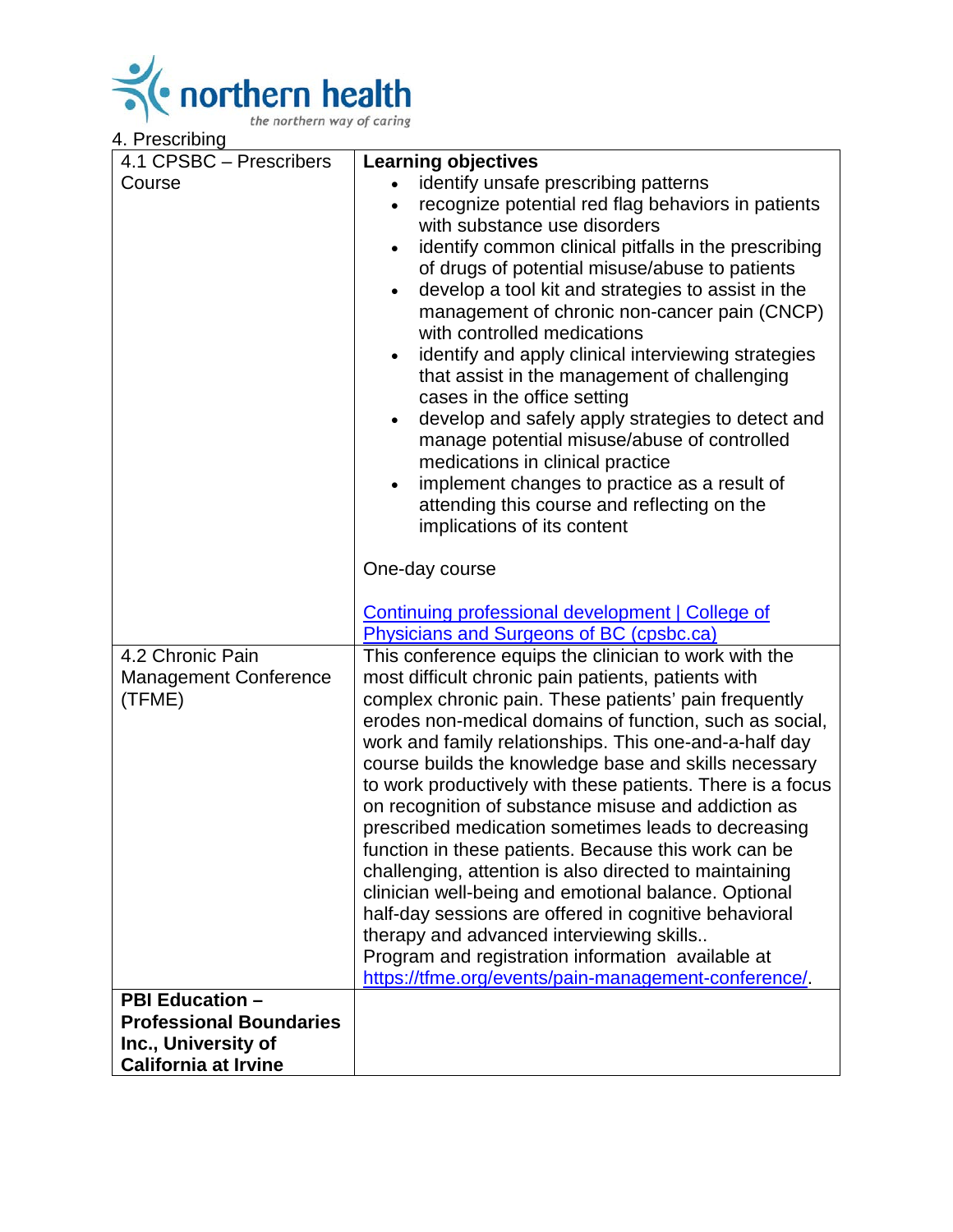

| the northern way of caring |                                                                                                                                                                                                                                                                                                                                                                                      |
|----------------------------|--------------------------------------------------------------------------------------------------------------------------------------------------------------------------------------------------------------------------------------------------------------------------------------------------------------------------------------------------------------------------------------|
| 4.3 Prescribing: Opioids,  | Two versions of this course are offered:                                                                                                                                                                                                                                                                                                                                             |
| Pain Management, and       | Essentials (six hours of pre-course work, two-day                                                                                                                                                                                                                                                                                                                                    |
| Addiction (RX-21)          | course)                                                                                                                                                                                                                                                                                                                                                                              |
|                            | Extended (essentials + three months of weekly                                                                                                                                                                                                                                                                                                                                        |
|                            | one-hour coaching)                                                                                                                                                                                                                                                                                                                                                                   |
|                            | Summary: More than just a course in sound prescribing<br>practices, this course reaches beyond. We examine the<br>personal and professional reasons why clinicians fail to<br>prescribe properly. Both broad and deep, the curriculum                                                                                                                                                |
|                            | covers common misconceptions about opioids,<br>assessment of patients for misuse potential, setting<br>prescribing-related boundaries, team-based pain<br>management approaches, and compliance with                                                                                                                                                                                 |
|                            | documentation, laws, and rules.                                                                                                                                                                                                                                                                                                                                                      |
|                            | An intensive pre-course component personalizes the<br>course content to be state and profession specific. In<br>addition, and building on insights into why clinicians<br>prescribe inappropriately, participants develop a<br>Personalized Protection Plan. This plan is designed to<br>help them maintain their newfound knowledge base and<br>prevent prescribing-related lapses. |
|                            |                                                                                                                                                                                                                                                                                                                                                                                      |
|                            | <b>Causes for referral</b>                                                                                                                                                                                                                                                                                                                                                           |
|                            | Chronic pain: inadequate treatment or                                                                                                                                                                                                                                                                                                                                                |
|                            | management                                                                                                                                                                                                                                                                                                                                                                           |
|                            | Controlled dangerous substance (CDS):<br>$\bullet$<br>inappropriate or unsafe prescribing                                                                                                                                                                                                                                                                                            |
|                            | Documentation of prescribing that does not                                                                                                                                                                                                                                                                                                                                           |
|                            | comply with laws and regulations                                                                                                                                                                                                                                                                                                                                                     |
|                            | Poor understanding of drug dependence,<br>$\bullet$                                                                                                                                                                                                                                                                                                                                  |
|                            | addiction, and misuse potential                                                                                                                                                                                                                                                                                                                                                      |
|                            | Prescribing to friends, family, or coworkers*                                                                                                                                                                                                                                                                                                                                        |
|                            | *This is also considered a professional<br>$\circ$                                                                                                                                                                                                                                                                                                                                   |
|                            | boundary issue. A professional boundaries                                                                                                                                                                                                                                                                                                                                            |
|                            | course should be considered in addition to                                                                                                                                                                                                                                                                                                                                           |
|                            | a prescribing course.                                                                                                                                                                                                                                                                                                                                                                |
|                            | <b>Learning objectives</b>                                                                                                                                                                                                                                                                                                                                                           |
|                            | Implement safer, more effective treatment with                                                                                                                                                                                                                                                                                                                                       |
|                            | improved outcome through the application of a                                                                                                                                                                                                                                                                                                                                        |
|                            | comprehensive knowledge of the spectrum of                                                                                                                                                                                                                                                                                                                                           |
|                            | pain medications                                                                                                                                                                                                                                                                                                                                                                     |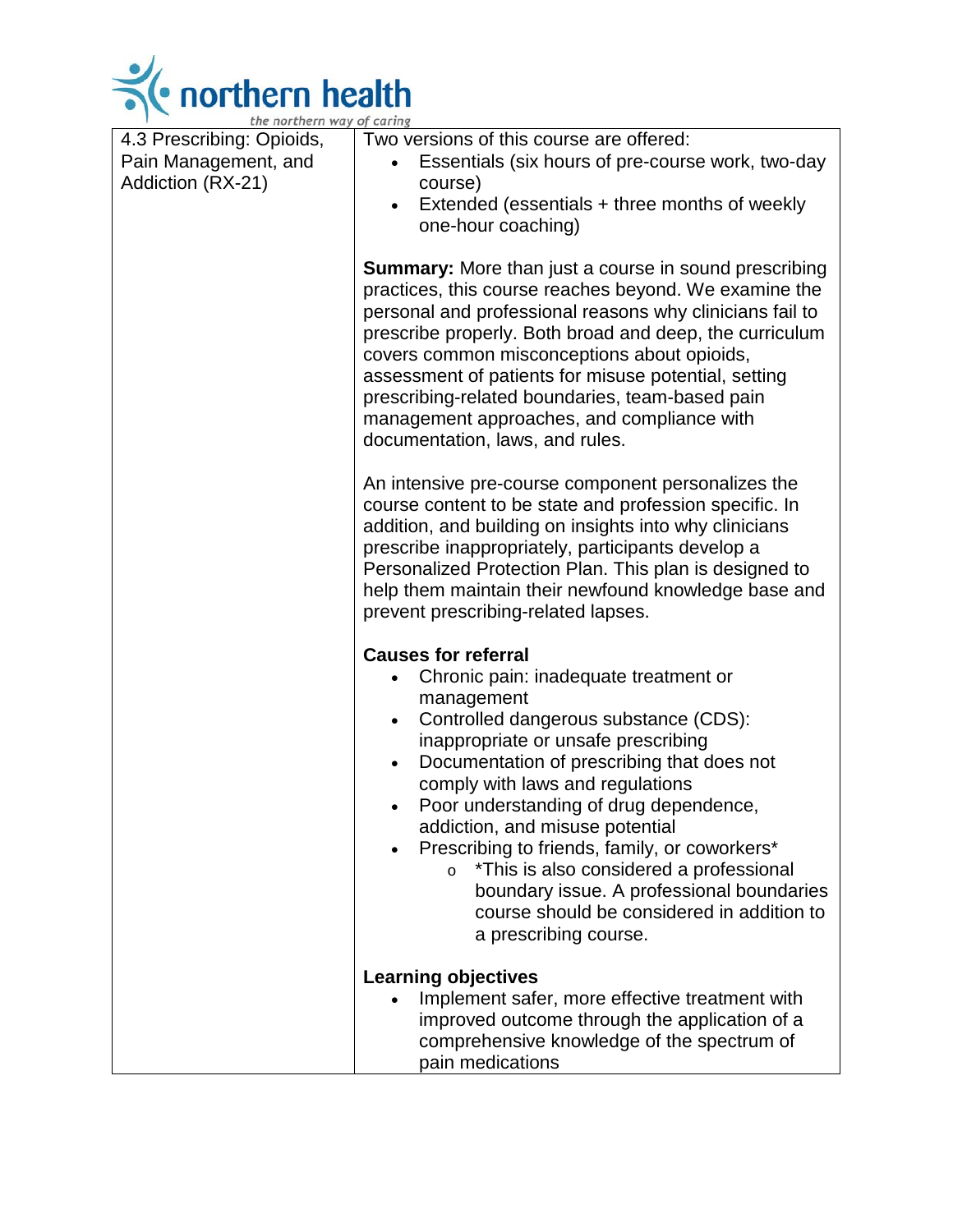

|  | the northern way of caring |  |  |
|--|----------------------------|--|--|
|  |                            |  |  |

| • Apply the prescribing laws and regulations into<br>clinical practice for the safe and effective use of<br>opioids and controlled substances<br>Produce and maintain medical records<br>documenting compliance prescribing laws and<br>documenting appropriate management and<br>treatment of chronic pain<br>Differentiate opioid dependency and addiction to<br>minimize abuse potential and maximize pain<br>management |
|-----------------------------------------------------------------------------------------------------------------------------------------------------------------------------------------------------------------------------------------------------------------------------------------------------------------------------------------------------------------------------------------------------------------------------|
| https://pbieducation.com/courses/rx-21/                                                                                                                                                                                                                                                                                                                                                                                     |

# 5. Medical Record Keeping Courses

| 5.1 CPSBC - MRK for<br><b>Physicians Course</b> | The interactive four-hour virtual workshop is<br>facilitated by two physicians. Case-based examples and<br>simulated patient encounters will be used to<br>demonstrate the practice of effective clinical record<br>keeping.                                                                                                                                                                                                                                                                                                                                        |
|-------------------------------------------------|---------------------------------------------------------------------------------------------------------------------------------------------------------------------------------------------------------------------------------------------------------------------------------------------------------------------------------------------------------------------------------------------------------------------------------------------------------------------------------------------------------------------------------------------------------------------|
|                                                 | At the conclusion of the workshop, participants will:<br>recognize the regulatory requirements of the<br>medical record (CMPA, Medical Services<br><b>Commission and College)</b><br>have discussed the different types of physician-<br>$\bullet$<br>patient encounters and document appropriately<br>have identified and incorporated innovative<br>changes to their medical record keeping<br>have demonstrated knowledge and<br>$\bullet$<br>understanding of what a good medical record<br>entails<br>https://www.cpsbc.ca/registrants/current-registrants/cpd |
| 5.2 CPSBC - MRK Course<br>for Psychiatrists     | On hold                                                                                                                                                                                                                                                                                                                                                                                                                                                                                                                                                             |
|                                                 | <b>Learning objectives</b><br>At the conclusion of this course, participants will be able<br>to:<br>1. Describe the regulatory requirements of the<br>medical record<br><b>CMPA, Medical Services Commission</b><br>(MSC) and College<br>2. Discuss types of physician-patient encounters<br>Pharmacotherapy<br>Psychotherapy<br>Psychotherapy termination<br>Risk management / safety                                                                                                                                                                              |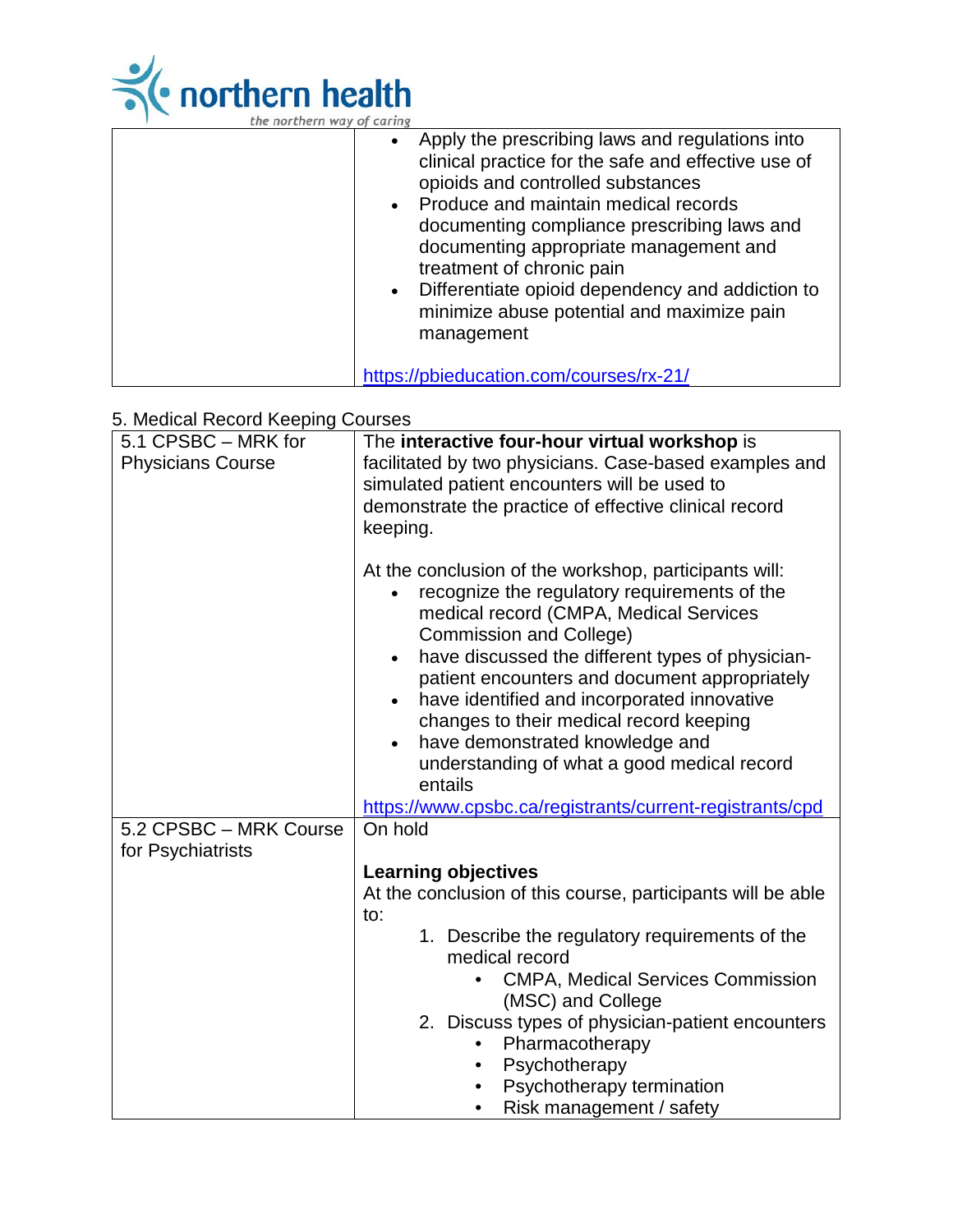

|                                | 3. Demonstrate how to document encounters                    |
|--------------------------------|--------------------------------------------------------------|
|                                | appropriately                                                |
|                                | 4. Apply MRK standards efficiently to case<br>examples       |
|                                | 5. Share innovations from your practice                      |
|                                |                                                              |
|                                | https://www.cpsbc.ca/for-physicians/professional-            |
|                                | development                                                  |
| <b>PBI Education -</b>         | Two versions of this course are offered:                     |
| <b>Professional Boundaries</b> | Essentials (three hours pre-course work, two-day             |
| Inc., University of            | course)                                                      |
| <b>California at Irvine</b>    | Extended (essentials + one hour assignment +                 |
| 5.3 Medical Record             | three months of weekly one-hour coaching)                    |
| Keeping (MR-17)                | <b>Summary:</b> Deficiencies in medical record keeping are a |
|                                | common reason for referral to a remedial course, yet         |
|                                | many clinicians fail to recognize why they are being held    |
|                                | to account for what they may consider a chore-even a         |
|                                | distraction from patient care. Our course illustrates why    |
|                                | the process of keeping complete, clear, and accurate         |
|                                | medical records is critical to the responsible provision of  |
|                                | patient care and explores perceived obstacles to             |
|                                | adhering to better practices. Pre-course record review,      |
|                                | readings, research, and written assignments set the          |
|                                | stage for the live, interactive instruction in standards of  |
|                                | record keeping, including trouble-shooting to ensure that    |
|                                | newfound habits can be maintained.                           |
|                                |                                                              |
|                                | <b>Causes for referral</b>                                   |
|                                | <b>Billing inaccuracies</b><br>Coding inaccuracies           |
|                                | Documentation that does not comply with laws &               |
|                                | regulations                                                  |
|                                | EMR: inaccuracies, "copying and pasting"                     |
|                                | Incomplete or illegible records                              |
|                                | Other record keeping deficiencies as determined              |
|                                | by employer, regulator, or law                               |
|                                |                                                              |
|                                | <b>Learning objectives</b>                                   |
|                                | Describe how to maintain compliance with laws                |
|                                | regarding medical record-keeping                             |
|                                | Improve documentation in support of appropriate              |
|                                | billing codes, regulations, and expectations                 |
|                                | Document with clarity to reduce misinterpretation            |
|                                | and errors                                                   |